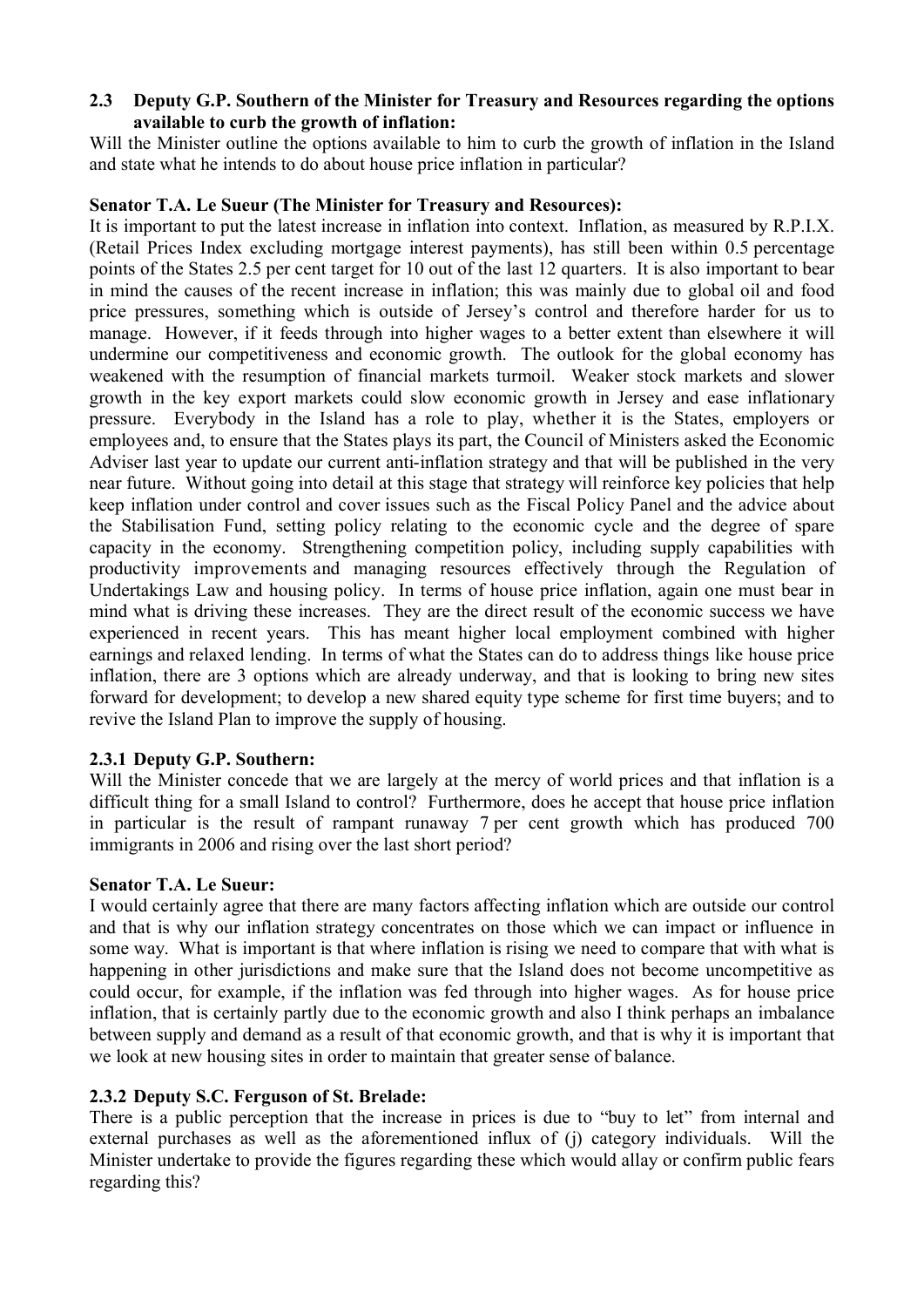### **Senator T.A. Le Sueur:**

I certainly undertake to be as helpful as I possibly can but in terms of properties acquired by share transfer it is sometimes difficult to ascertain who is going to be occupying those properties. The extent to which house price inflation may be affected by either "buy to let" properties or the impact of (j) category people is something which we can look at but the information I have from the records provided by the Housing Minister is that neither of those 2 areas create any significant impact on the overall house price inflation, which is predominantly driven by local residents seeking properties of higher value.

## **2.3.3 Deputy P.V.F. Le Claire:**

I think just to be specific the recent changes in regards to taxation - and I am surprised the Minister did not mention it - for stamp duty on share transfer properties has been introduced so that we can better understand that three-fifths, we estimate, of all flat sales are share transfer properties. Would the Minister not agree with me that while the market continues to take the finite space and turn it into investment opportunities for share transfer holders to let out to people who cannot afford to buy anything else that is being built, it is just an ever-continuing circle and it needs to be addressed? Would the Minister not agree that there is an issue: about three-fifths of all flats being built being share transfer, and would he also confirm that share transfer property is only available to be let to people with housing qualifications? If he does not have knowledge as to who should be in there, he certainly should have.

### **Senator T.A. Le Sueur:**

I am not sure if I certainly should have, Sir. That is a matter for the Housing Minister but, yes, it is true that any flats have to be occupied by people with local residential qualifications. I do not believe that the tax changes we brought in regarding share transfer properties have any impact on the price of them. Certainly it appears to be the case that the majority of flats are sold by share transfer and that is for very good conveyancing reasons, but I think what it does show is that additional accommodation is being provided in areas where it is needed.

#### **2.3.4 Deputy G.P. Southern:**

Will the Minister concede that the figures reveal that (j) cats. - now given permanent residents' qualifications in Jersey - (j) cats. at 2 per cent of the population account for over 7 per cent of 3 and 4-bedroom house sales? Does he not accept that this is a major contributor to the spiral upwards of house prices?

#### **Senator T.A. Le Sueur:**

I do not have at my fingertips details of how much of a percentage of (j) category people own and occupy 3 or 4-bedroom houses and I have no reason to dispute the figures of Deputy Southern, but I do not see that that is necessarily relevant to the large increase in house price inflation when (j) categories account for a very, very small percentage of the market.

# **2.3.5 Deputy P.V.F. Le Claire:**

The Minister said that in relation to share transfer properties the accommodation is being provided where it is needed. The need for accommodation in this Island is for people with housing qualifications in an area where they can afford it. Not in an area where it becomes achievable such as shared equity systems. Will the Minister not agree to try to understand that continuing to supply share transfer flats for people to invest in, in Jersey, creates opportunities for owners not necessarily where it is needed? Those owners are not necessarily in Jersey.

#### **Senator T.A. Le Sueur:**

In my view the need for the Island is to have accommodation for people of a type that is needed. Clearly the accommodation, whether it be flats or houses, is being occupied and, therefore - in my view - reflects the fact that it is meeting a need. Whether it is owned through share transfer or